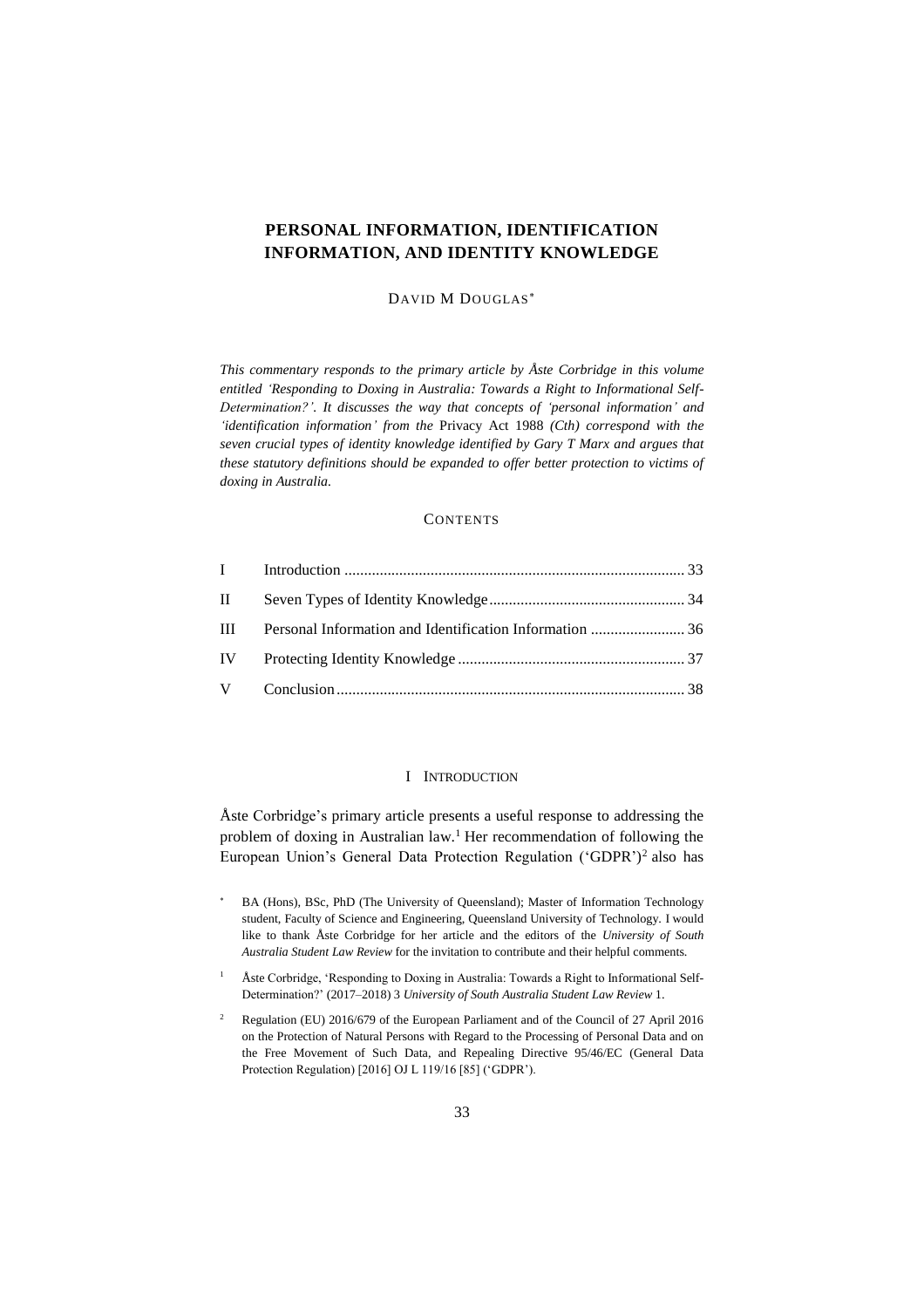<span id="page-1-1"></span>the benefit of promoting compliance by overseas data providers. In my response, I will discuss the way that the concepts of 'personal information' and 'identification information' from the *Privacy Act*<sup>3</sup> correspond with the types of identity knowledge identified by Gary T Marx.<sup>4</sup> As I have described elsewhere, doxing is the public release of a type of identity knowledge about an individual that allows other forms of identity knowledge to be revealed about her.<sup>5</sup> Examining the overlap between these different descriptions of personal and identifying information will highlight how well these concepts as defined in the Commonwealth *Privacy Act (1998)* cover the possibilities for doxing, and, if any omissions emerge, will reveal how these definitions might need to be expanded.

I begin with a brief account of the seven types of identity knowledge that Marx describes. I then explain how these types of identity knowledge are represented by the definitions of 'personal information' and 'identification information' in the *Privacy Act*. 6 I find that the 'pattern knowledge' and 'social categorisation' types of identity knowledge in Marx's list are either outside the definitions presented in the Act or are covered only in specific instances. I agree with Corbridge's point that the meaning of 'identified' or 'reasonably identifiable' in the definition of 'personal information' needs to be clarified and suggest that Corbridge's recommendation of adopting something like the GDPR would help not only to address the problems of information not currently covered by the existing definition of personal information, but also to respond to the problem of releasing personal information in a context that encourages targeting the identified individual.<sup>7</sup>

#### II SEVEN TYPES OF IDENTITY KNOWLEDGE

<span id="page-1-0"></span>Marx lists seven types of identity knowledge: legal name, locatability, pseudonyms connected to name or location, pseudonyms not connected to

- <sup>4</sup> Gary T Marx, 'What's in a Name? Some Reflections on the Sociology of Anonymity' (1999) 15(2) *The Information Society* 99.
- <sup>5</sup> David M Douglas, 'Doxing: A Conceptual Analysis' (2016) 18(3) *Ethics and Information Technology* 199, 203.
- <sup>6</sup> *Privacy Act 1988* (Cth) s 6(1).
- Corbridge, above n 1.

<sup>3</sup> *Privacy Act 1988* (Cth) s 6(1).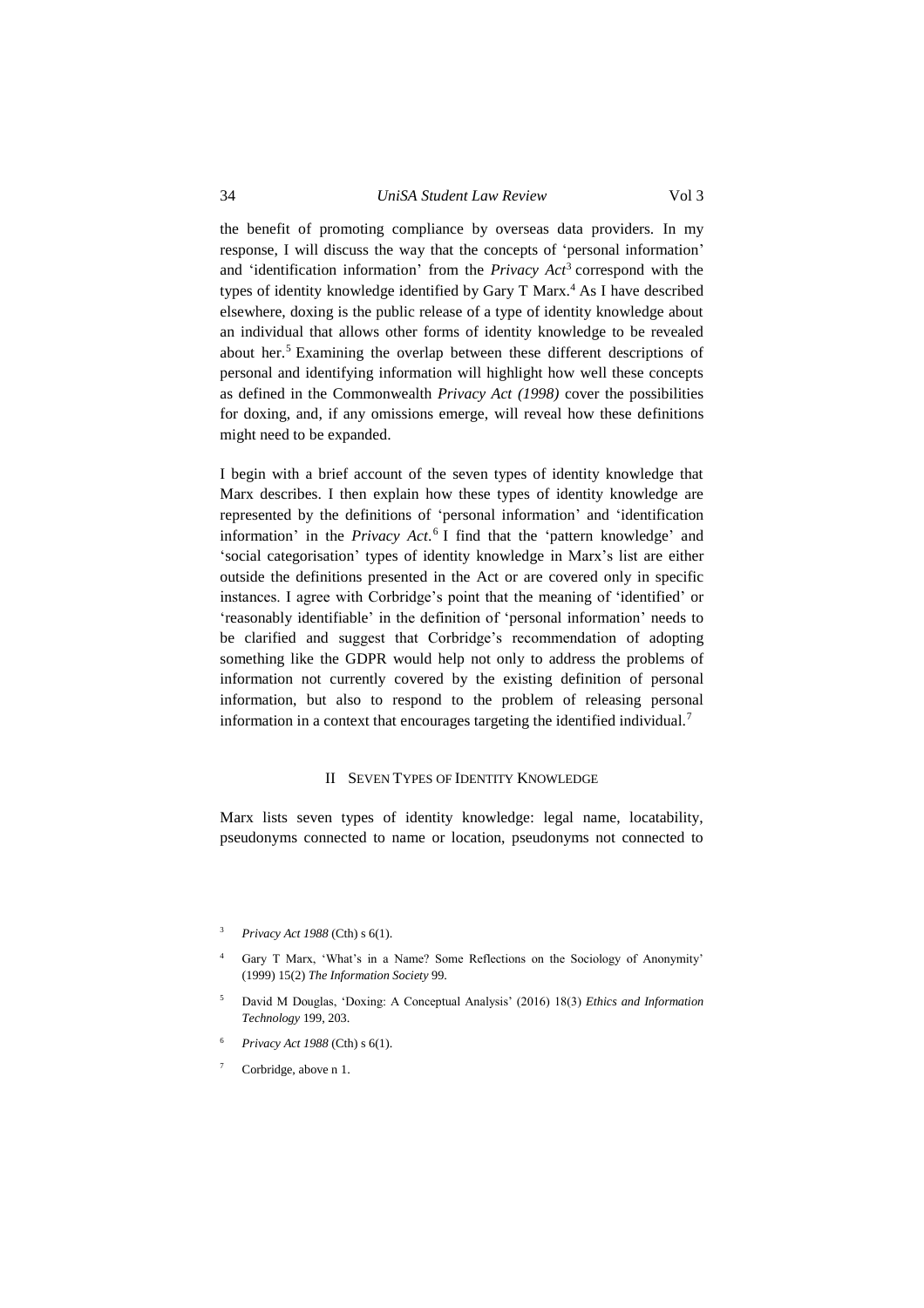name or location, pattern knowledge, social categorisation, and symbols of eligibility or non-eligibility.<sup>8</sup>

The legal or full name of an individual is the name by which she is officially recorded. Locatability refers to information that allows others to communicate with an individual or to determine her physical location. This includes street addresses (which establish physical locatability), telephone numbers, and email addresses.

The pseudonym connected to an individual's name or location may be a code or number used to refer to her within a database or other record system. Two Australian examples are the Tax File Numbers (TFNs) and Medicare numbers. These codes should be unique to prevent confusion between different individuals, which can occur if just an individual's legal name or address is used for government record-keeping. This uniqueness, however, makes these numbers particularly important because they connect the individual they describe with a variety of sensitive government records.

Other pseudonyms or identifiers are not linked back to an individual's name or location, and so have the effect of concealing the individual's identity rather than providing a connection to it. Anonymised codes used in surveys to prevent an individual's responses being traced back to her are one example of this kind of pseudonym. Other examples are aliases adopted for fraud, or deception, or just to allow someone to obscure their identity in a situation where they are required to give a name.

Pattern knowledge can identify a particular individual due to a regular activity or routine that can be observed by others, or by a recognisable trait in an individual's work. Regular attendance by patrons at a coffee shop or regular travel on a particular bus or train are good examples of this form of identifying knowledge, as is someone's particular writing or drawing style.

Social categorisation is information about the wider social groups or categories that an individual can be classified as belonging to, such as gender, race, religion, age, language, employment status, and so on. Such categorisations often serve as the basis for prejudice and discrimination by others.

Finally, an individual may be distinguished from others by establishing that she possesses particular symbols of eligibility, such as: particular information

Marx, above n 4, 100-2.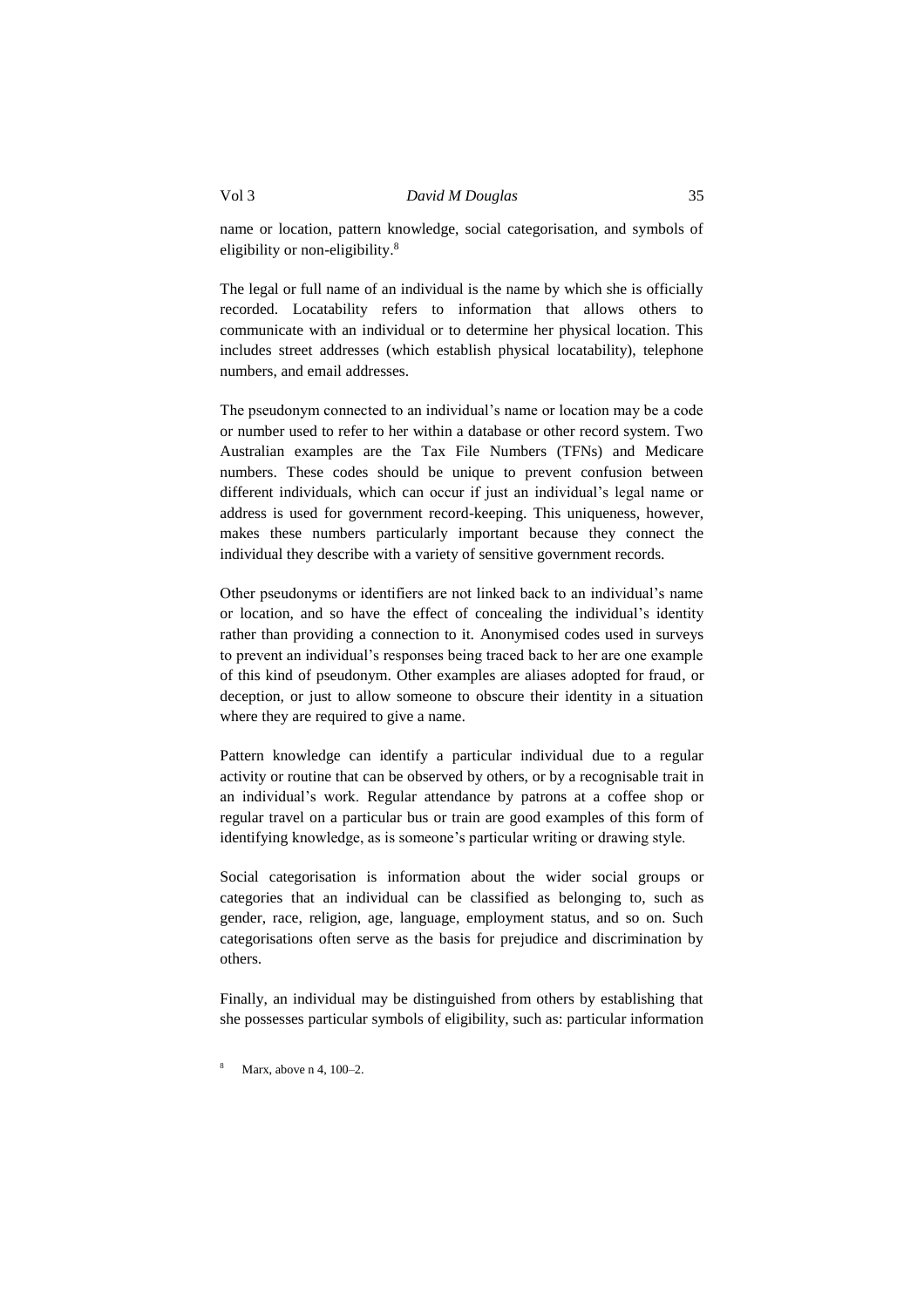(eg, a computer password or an individual's date of birth); a physical object (eg, ID cards and tickets); or skills (eg, riding a bicycle). These identifiers can be used to confirm someone's identity if they are the kind of information that only the identified individual would know or if a particular physical item can be confirmed as belonging to a specific individual.

#### <span id="page-3-0"></span>III PERSONAL INFORMATION AND IDENTIFICATION INFORMATION

The *Privacy Act* defines personal information as 'information or an opinion about an identified individual, or an individual who is reasonably identifiable'. <sup>9</sup> This definition applies regardless of 'whether the information or opinion is true or not' and 'whether the information or opinion is recorded in a material form or not'. <sup>10</sup> The broad scope of this definition allows it to cover all of the types of identity knowledge Marx describes. <sup>11</sup> Corbridge rightly notes that the terms 'identified individual' and 'an individual who is reasonably identifiable' in the legislation are open to interpretation.<sup>12</sup> I will return to this point in the next section.

The definition of identification information in the Commonwealth *Privacy Act* contains several types of information that directly correspond with various types of identity knowledge identified by Marx. The Act lists seven items in the definition of 'identification information': an individual's full name, alias or previous name; date of birth; sex; current or last known address (as well as two previous addresses if there are any); current or last known employer; and licence number if they hold a driver's licence.<sup>13</sup>

Identification information is more limited in scope than personal information, and so does not cover all types of identity knowledge. It covers only an individual's legal name, locatability, pseudonyms, and some basic forms of social categorisation and eligibility symbols. An individual's full name, alias or previous names are either her official legal name or recognised pseudonyms she has adopted. An individual's sex may serve as a basic form of social categorisation.

- <sup>9</sup> *Privacy Act 1988* (Cth) s 6(1).
- $10$  Ibid.
- $11$  Marx, above [n 4,](#page-1-1) 100–2.
- <sup>12</sup> Corbridge, above n [1,](#page-0-1) 20–1.
- <sup>13</sup> *Privacy Act 1988* (Cth) s 6(1).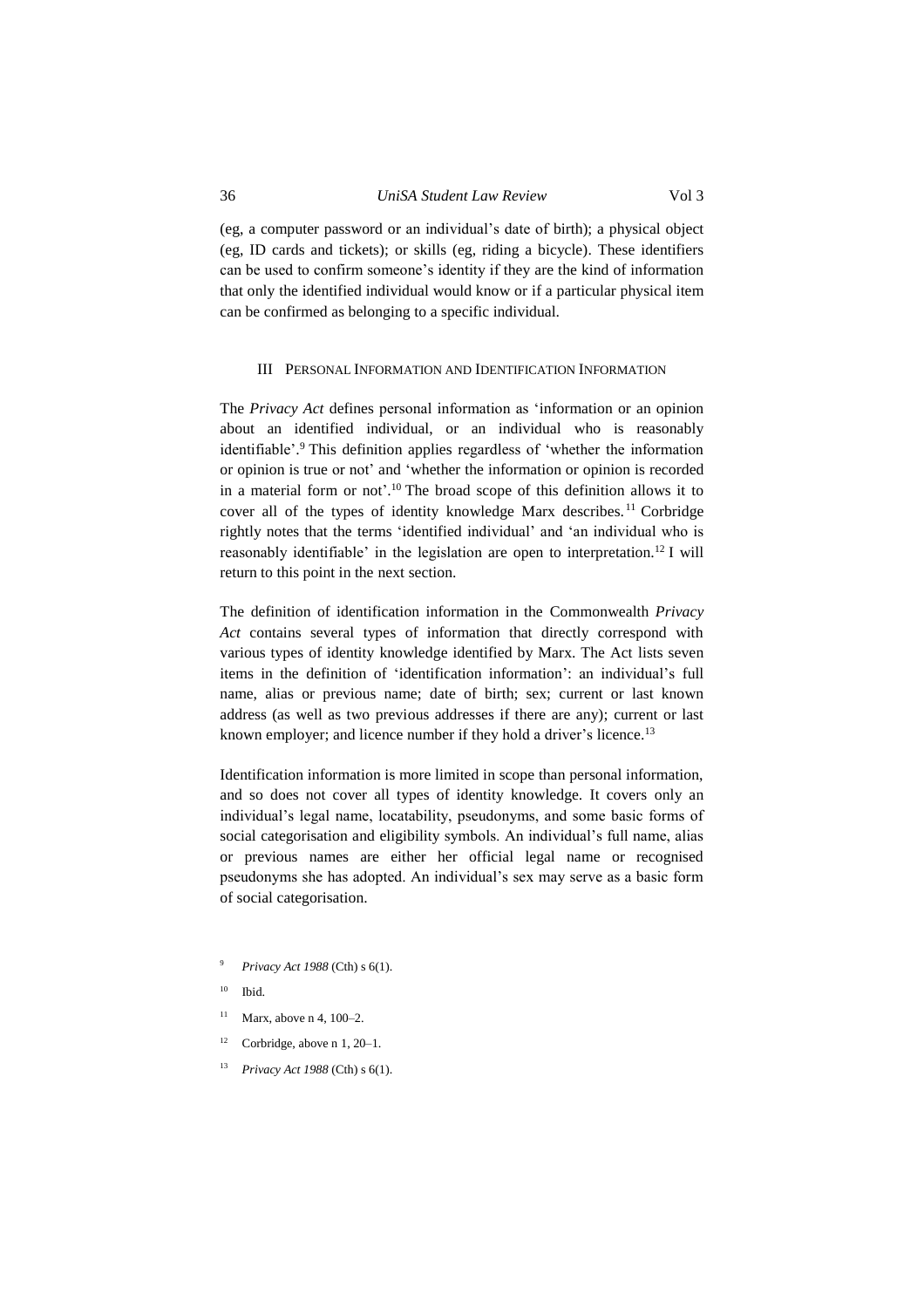# Vol 3 *David M Douglas* 37

An individual's address and her current known employer are both forms of locatability because they allow for her to be contacted. This information is particularly vulnerable to doxing as it allows for an individual to be targeted, either by the doxer or by others who are motivated to do so.

The date of birth and driver's licence number can both serve as symbols of eligibility: the date of birth as a straight-forward way of verifying someone's identity (since it is information few other people than the individual herself will know); and the driver's licence number, both as another way of verifying identity and as a symbol of recognising that the individual is legally entitled to drive a car. Pseudonyms that represent an individual within a record system (such as a Medicare number) also count as a symbol of eligibility.

Based on this account, pattern knowledge is outside the scope of 'identification information' in the *Privacy Act*. Furthermore, only if an individual's sex is considered as a form of social categorisation does any form of this type of identity knowledge fall within this scope.

# IV PROTECTING IDENTITY KNOWLEDGE

<span id="page-4-0"></span>One approach to addressing these differences in the descriptions of personal information is to expand the meaning of 'identified or reasonably identifiable' in the definition of personal information in the *Privacy Act*. <sup>14</sup> As Corbridge notes, this is one of the recommendations presented by the Australian Law Reform Commission. <sup>15</sup> Clarifying the meaning of 'reasonably identifiable' information may allow for sensitive types of social categorisation and pattern knowledge to fall within the definition of personal information.

However, clarifying this part of the definition will not resolve the problem of the context and presentation of personal information, which is significant in doxing. If a person's name and address are presented along with some other provocative material, that person is both removed from obscurity and linked with a motivation for targeting her. The importance of context is not captured in the definitions of personal and identification information. While this is to be expected in general definitions that are to be applied in numerous contexts, addressing this problem may require additional legislation that

<sup>14</sup> *Privacy Act 1988* (Cth) s 6(1).

<sup>15</sup> Australian Law Reform Commission, *For Your Information: Australian Privacy Law and Practice*, Report No 108 (2008), vol 1, 309 [6.63].